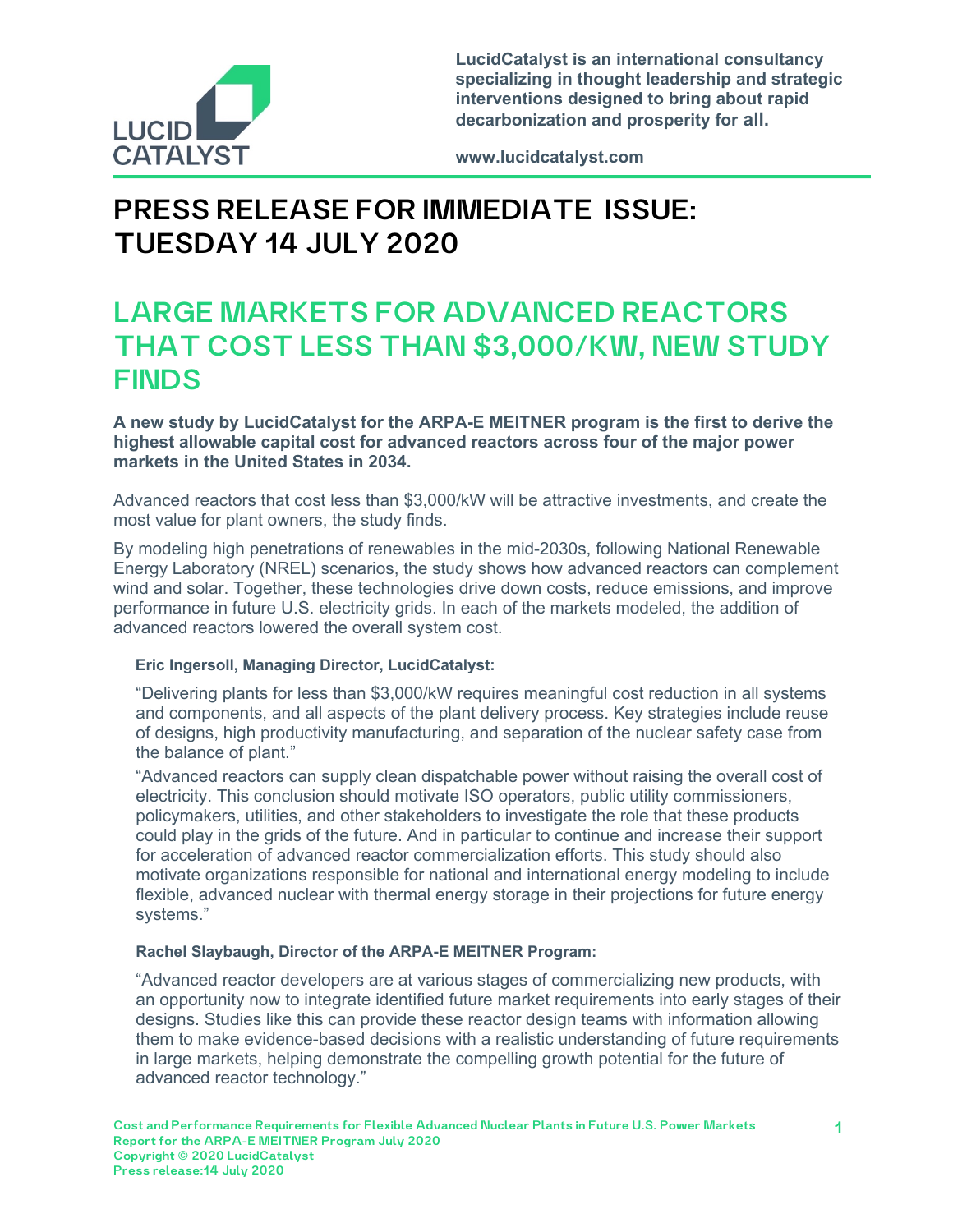#### Key Findings

- Advanced reactor developers should aim for a CapEx of less than \$3,000/kW.
- $\blacksquare$  Increasing or decreasing the weighted average cost of capital (WACC) by a percentage point changes the maximum allowable CapEx by around  $8 - 9\%$ .
- Fuel cost and fixed O&M expenses are material considerations—as these decrease allowable CapEx increases.
- Depending on specific market conditions, it may also be beneficial to co-locate thermal energy storage. A 12-hour thermal energy storage system (ESS) enables higher allowable CapEx, assuming it receives capacity payments. Across ISOs modeled, co-locating ESS makes economic sense, on average, for less than \$1,126/kW. Without energy storage, a plant's capacity factor suffers in zones with high variable renewables.
- **n** Developers should note that higher variable renewable energy penetrations reduce average energy prices and therefore also reduces allowable CapEx.
- A 'fleet' deployment of advanced reactors (meeting these cost targets) and combined with energy storage can lower the total cost of energy delivery in the market.
- Capacity price is critically important. A 'mid-range' capacity price of \$75/kW-year, relatively consistent with today's prices, allows for:
	- ~\$2,500/kW CapEx without storage
	- ~\$3,500/kW CapEx with storage

### About the Study

The study asked the following questions about market conditions in 2034 when advanced reactors are expected to be a commercialized and available:

- $\blacksquare$  What is the maximum allowable CapEx?
- $\blacksquare$  What is the value of integrated thermal storage?
- Are there significant differences between key markets?
- How do OpEx and fuel costs affect allowable capital cost?

The study examines two future scenarios in 2034 across four of the principal power markets in the U.S.: ISO-New England (ISO-NE); Pennsylvania, New Jersey, Maryland Power Pool (PJM); Midcontinent Independent System Operator (MISO); and California ISO (CAISO):

- 1. 'Low renewables' (Low RE) baseline scenario, assuming continuation of existing renewables policy, and current renewables build rates.
- 2. 'High renewables' (High RE) scenario based on NREL Regional Energy Deployment System (ReEDS) low renewables costs and low natural gas costs scenario.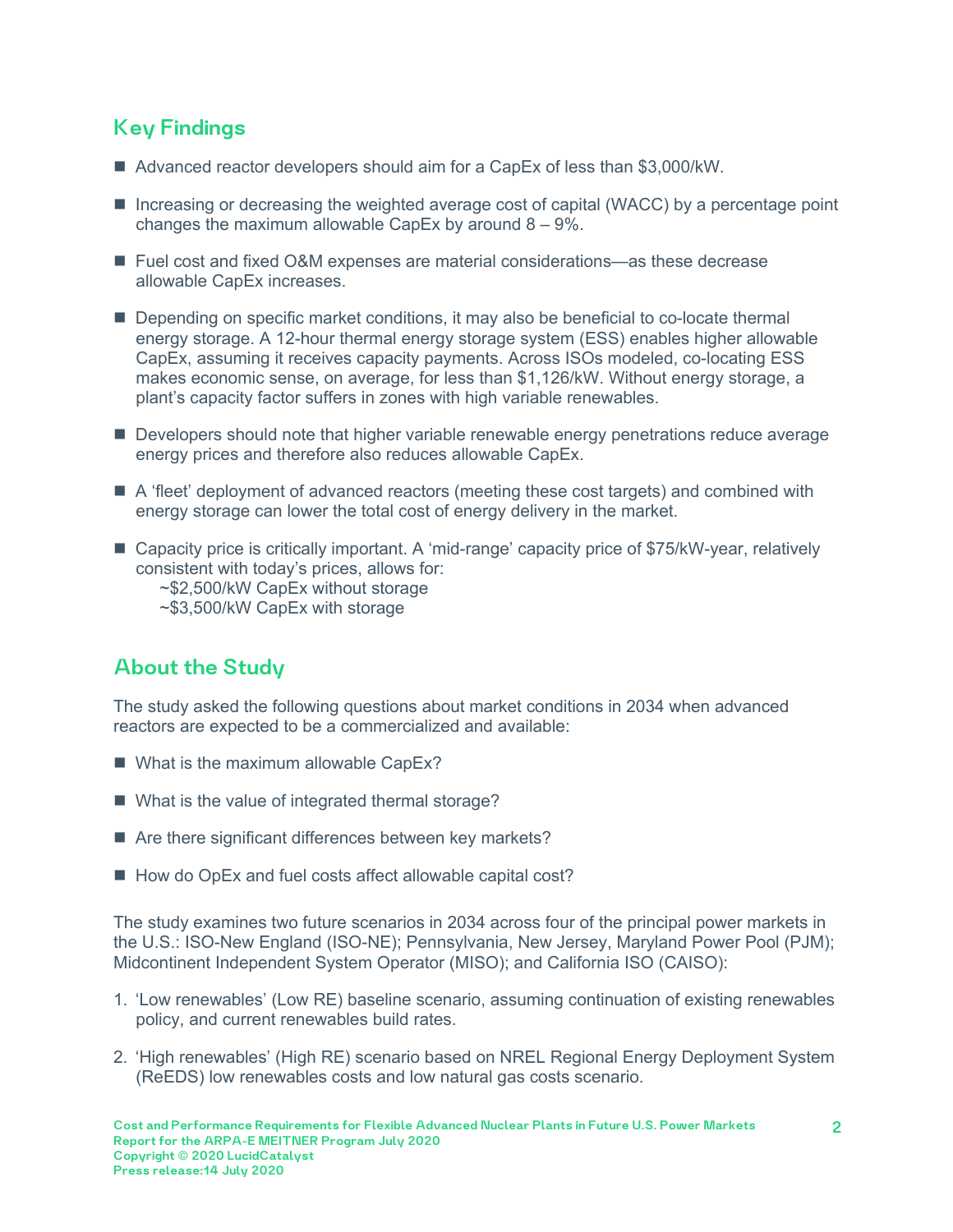#### Additional Findings

Three additional scenarios and potential market conditions were examined in PJM, yielding these additional findings:

- CO<sub>2</sub> price: Future power markets may include CO<sub>2</sub> prices. This dramatically improves the maximum allowable CapEx requirements. For example, in the PJM mid-capacity price case, (assuming the high renewables scenario with thermal storage) if a price of \$75/tonne for  $CO<sub>2</sub>$ is established, the maximum allowable CapEx goes from \$3,591/kW to \$6,609/kW. Design teams are strongly cautioned not to assume there will be  $CO<sub>2</sub>$  prices in the future.
- **Fleet deployment:** As the advanced reactor plants have low marginal costs, adding more of them to a market reduces electricity prices. A large fleet supplying 2/3 of firm generation in PJM (with co-located thermal storage) dropped the maximum allowable CapEx by ~\$500/kW (from the 1st plant to last plant).
- Increased O&M and fuel costs: O&M costs are critical to future plant profitability. Increasing the fixed O&M assumptions from \$31/kW to \$61/kW reduces the maximum allowable CapEx by \$377/kW. Raising fuel cost from \$4/MWh to \$12/MWh reduces allowable CapEx by  $~5750$ /kW.

<<< ENDS >>>